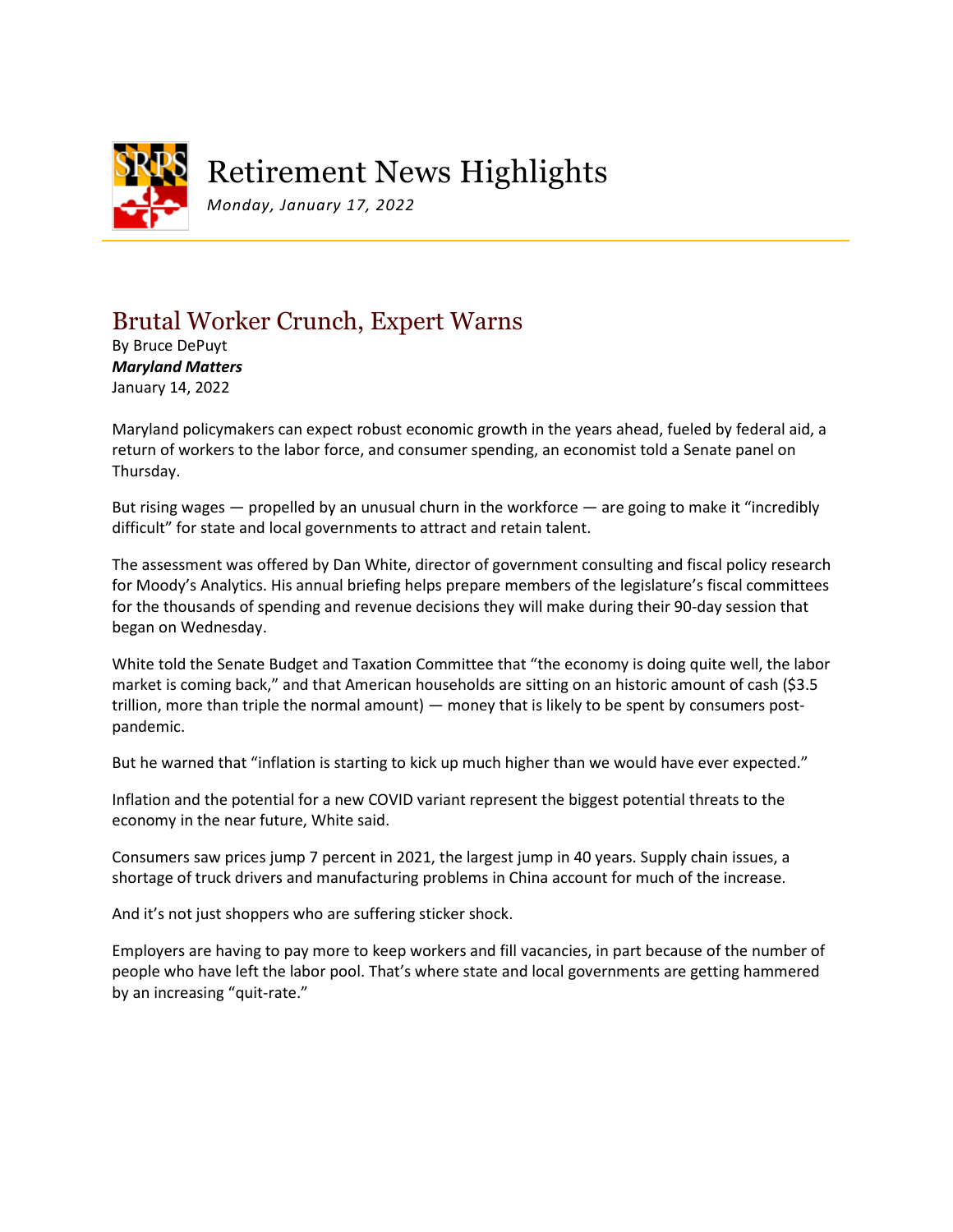

Screenshot from presentation to Maryland Senate Budget and Taxation Committee, June 13, 2022.

"The state and local government rate is as high as it has ever been," White told lawmakers. "And we have more state and local job openings than we have in any other industry."

While the private sector can raise prices to offset rising wages, state and local governments cannot. "You're having to compete in a very difficult labor market right now, and attracting folks into the public sector labor force is going to be incredibly difficult over the next four or five years," White said.

Asked about his legislative priorities for the new session on Wednesday, Senate President Bill Ferguson (D-Baltimore) listed several, including "ensuring that we have the best and brightest public workforce, and that means salaries, adjustments and investing in our public workers."

"We have got to make salaries more competitive across the board," he added.

At her last Board of Public Works meeting, former Treasurer Nancy K. Kopp (D) warned about a looming state government "brain drain" brought on by retirements.

She said it has "always" been "a serious issue" but now is "reaching a critical stage."

White said people are hesitant to return to the workforce for two main reasons — they're not comfortable being around others in the midst of a pandemic and they have childcare issues.

The economy is expected to reach "full employment" later this year, but he cautioned that economists may need to recalibrate their definition of "full employment" given the dramatic flux in the labor market.

On a percentage basis, more Marylanders have quit their jobs during the pandemic than in the nation as a whole, and workers here have returned to the workforce more slowly, White told the panel.

The rise in telework is also having impacts on the decisions employers about how much space they need, a trend that will impact local planning and land use.